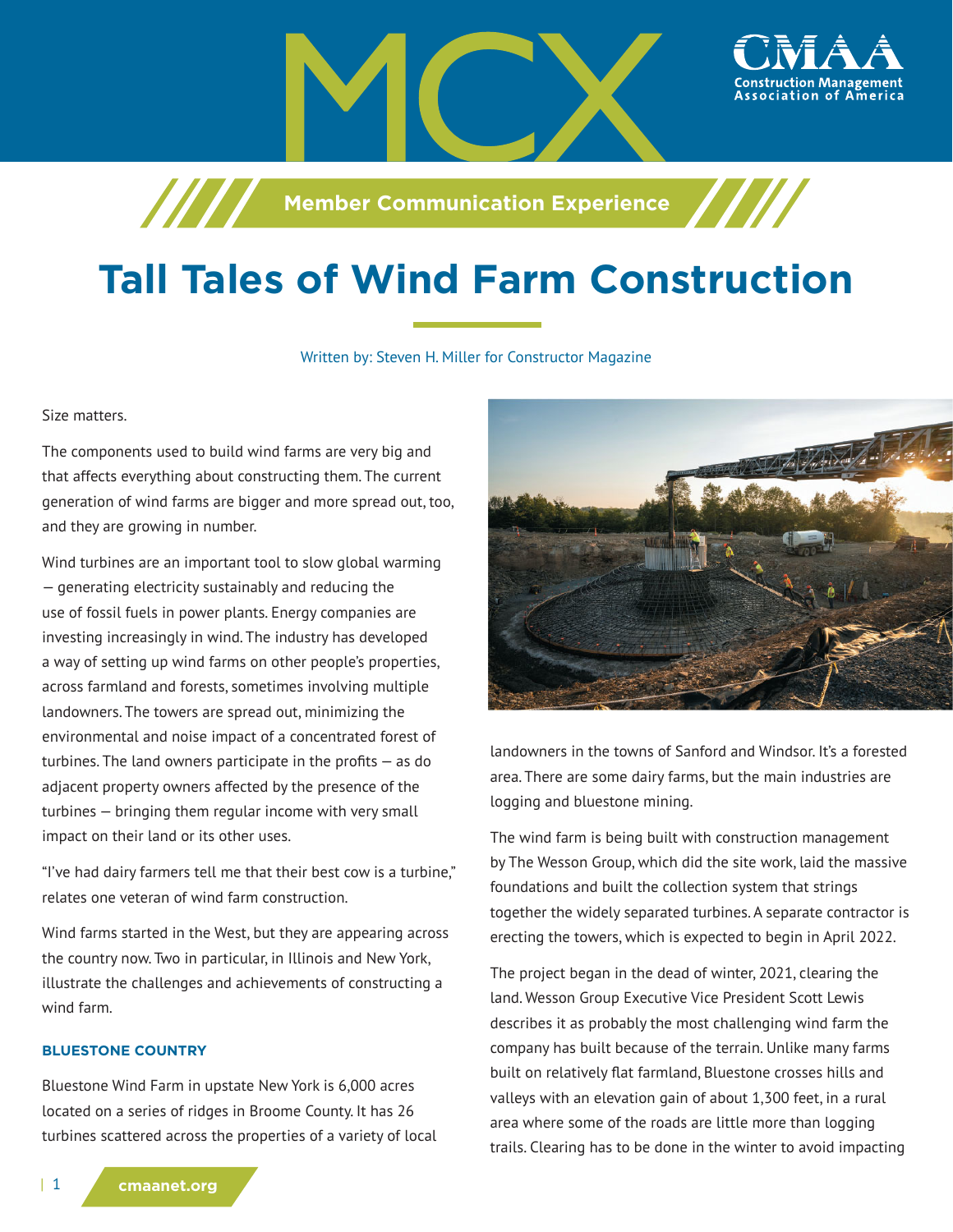two species of migratory bats; they are away for the winter.

By spring, they'd cleared the turbine sites in the forest (on schedule) and could began improving the roads. The longest components of the wind turbines, the blades, are shipped in a single unit 240-feet long. "To deliver the parts, the roads have to have very subtle height changes," explains Lewis, "and we have to have large horizontal curves so we can get around the corners." They installed over 11 miles of roads.

The foundations are circles, 45' wide at the base tapering to about 18' at the top. They are 10-12 feet deep, with 60 tons of rebar in each one. "They are challenging because the concrete placements are so large. You have to have a continuous supply, because you can't have cold joints. Those pours will last eight to 10 hours nonstop." Because of the remoteness of the location, they set up a concrete batching plant on-site. The space around the tapered sides is then backfilled; the weight of the soil is part of the engineering to resist overturning of the tower.

While the foundations are being placed and cured ("The center of that thing may not cool for 10 days," comments Lewis), The Wesson Group is also building the collection system, which Lewis estimates to be about 200,000 feet total. It goes through valleys and over hills. All of the cabling is buried, mostly by trenching. At one place it has to cross a wetland area with a trout stream. Wesson is doing a directional drill down one slope of the valley and up the other side, three bores 2,000 feet long on each side, to run the cable without disturbing the wetland.

Foundations are expected to complete before winter 2022. Then tower erection will begin.

Each turbine sits on top of a tube about 350 feet tall, usually split into five, six or seven sections. It takes a 750-ton or 1,000-ton class crane to hoist them, and it is difficult to do safely because, obviously, they're being erected in a high-wind location.

The cell is mounted atop the tube. It is a self-contained generator plant about the size of a mobile home, 15 feet wide and 30-40 feet long.

The rotor with three blades  $-$  almost 500 feet in diameter  $$ attaches to the end of the cell. First the hub is installed. Then, the topping-out crane lifts each blade and "stabs" it into the hub.

The farm is scheduled to go online in November 2022.

### **CORN, SOY, AND WIND**

Leeward Renewable Energy was expanding its operations in Illinois and assigned The Boldt Company to build Lone Tree Wind Farm out in the corn and soy fields. At 20 square miles, it is more than twice as large as Bluestone and has 32 wind turbines — 29 2.8-megawatt generators with rotors 415 feet in diameter, at a 292-foot center of rotation, and three smaller 2.3-megawatt generators, 380-foot rotors up 262 feet.

Much of the site had no access roads, supporting utilities, or facilities for work. Boldt provided preconstruction budgeting, permitting, and engineering services along with the procurement and construction of the civil and electrical infrastructure — including the erection of the towers. A separate contractor built the electrical collection system.

Some of the challenges at Lone Tree were similar to those at Bluestone, due to the remote locations, but there was a special twist: The wind farm had too much wind.

In April 2020, they began widening existing gravel roads and building new ones. "I think we added anywhere from two to six inches of aggregate to the roads," recalls Boldt Project Manager Joe Fassbender. They also softened the turns on the intersections of the two existing asphalt roads by adding temporary gravel-widened corners.

Even though it was basically flat farmland, there were little rises in the land that needed to be reshaped. "Some of those little hills would make getting the components onto those

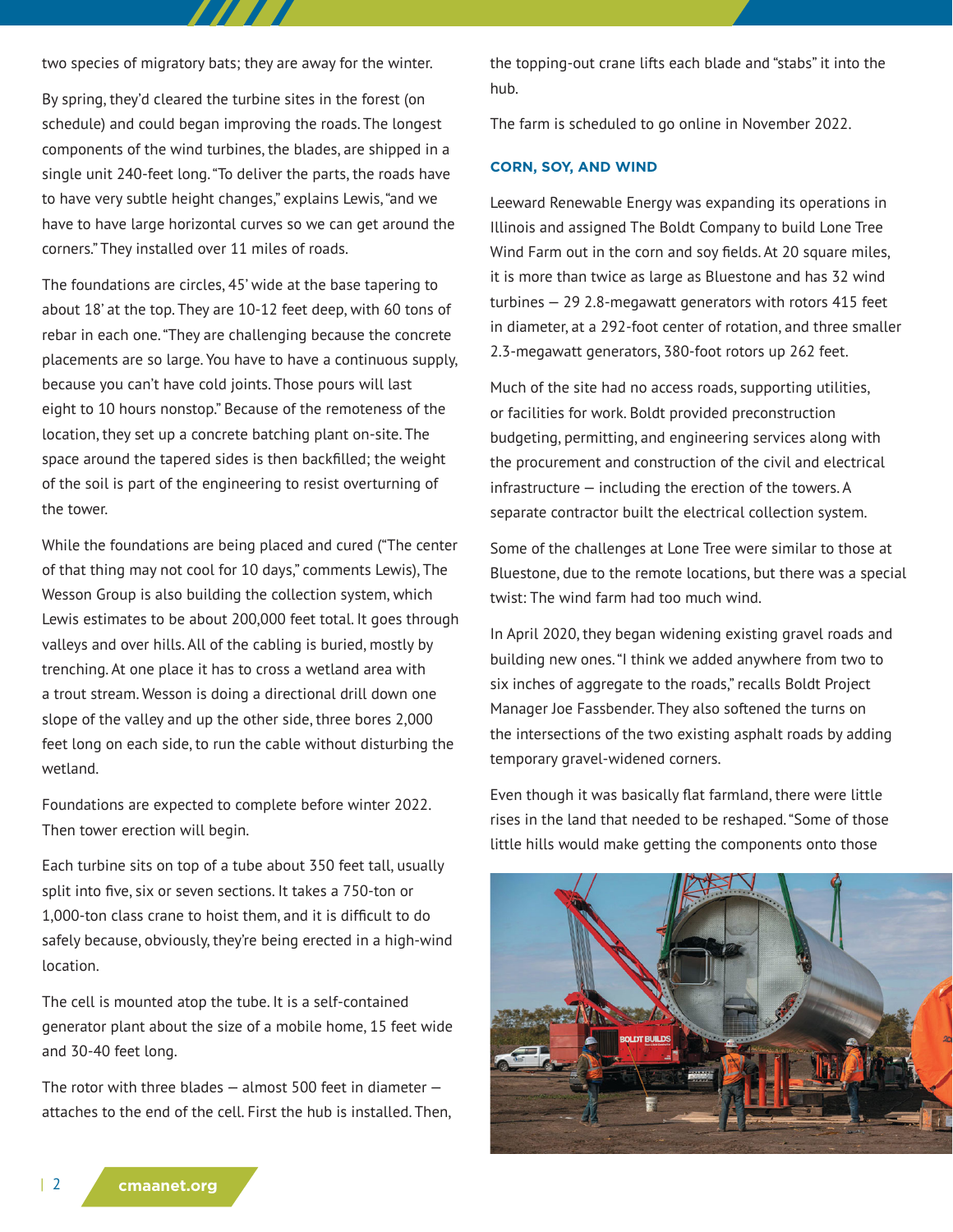sites pretty challenging," explains Fassbender. They needed sufficient flat area to assemble the 415-foot rotors horizontally on the ground.

The tower foundations are 65 feet in diameter and 10 feet deep, about 450 cubic yards of steel-reinforced concrete in each. In some instances, the water table was so high that the hills couldn't be lowered without encountering buoyancy problems. "There was a turbine located on a little hill that we wanted to drop a bit, and we only had 18 inches before we got into a buoyancy concern."

The project was on a tight six-month schedule, and they'd done extensive coordination with all the related parties. But one severe storm began a cascade of delays. They started erection in late July 2020, when the daily winds are, historically, milder. A derecho with high wind speeds blew through, downing power lines and causing havoc in the community. The utility company was tied up getting customers back online and delayed the work they had scheduled to do for Boldt: burying powerlines where the new site-access roads needed to cross existing roads. Blocked by powerlines, scheduling conflicts ensued.

Delays pushed erection further into autumn when the winds pick up. Tower sections can be erected in moderate wind, but rotors cannot. Lifting the rotor is tricky. It has to be hoisted horizontally and then swung down into vertical position for installation, and it is an enormous sail designed to catch the wind. The wind limit for rotor lifts was 16 miles per hour.

The winds only died down at night. "We ended up chasing that low-wind window into the evenings," recalls Fassbender. "We worked a flex shift, coming in at 9 or 10 p.m. and working until midmorning when the wind started to come back up again."

To switch to night work and do it safely, they brought light towers, eight to 10 for each turbine. They kept the crew contained so they knew where everyone was at all times. They also had to dress the crew for cold weather, as October nights began to dip below freezing.

Despite delays, the entire project, all 32 towers and the collection system, were completed on time and on budget by the November 2020 deadline. Fassbender credits the success to good collaboration. "It's something that Boldt takes a lot of pride in, making sure we sit down all the key parties at the front end of the project, and talk through all those key milestones, so there shouldn't be surprises on the back end. Having those conversations up front was really key to completing the project." $\sum$